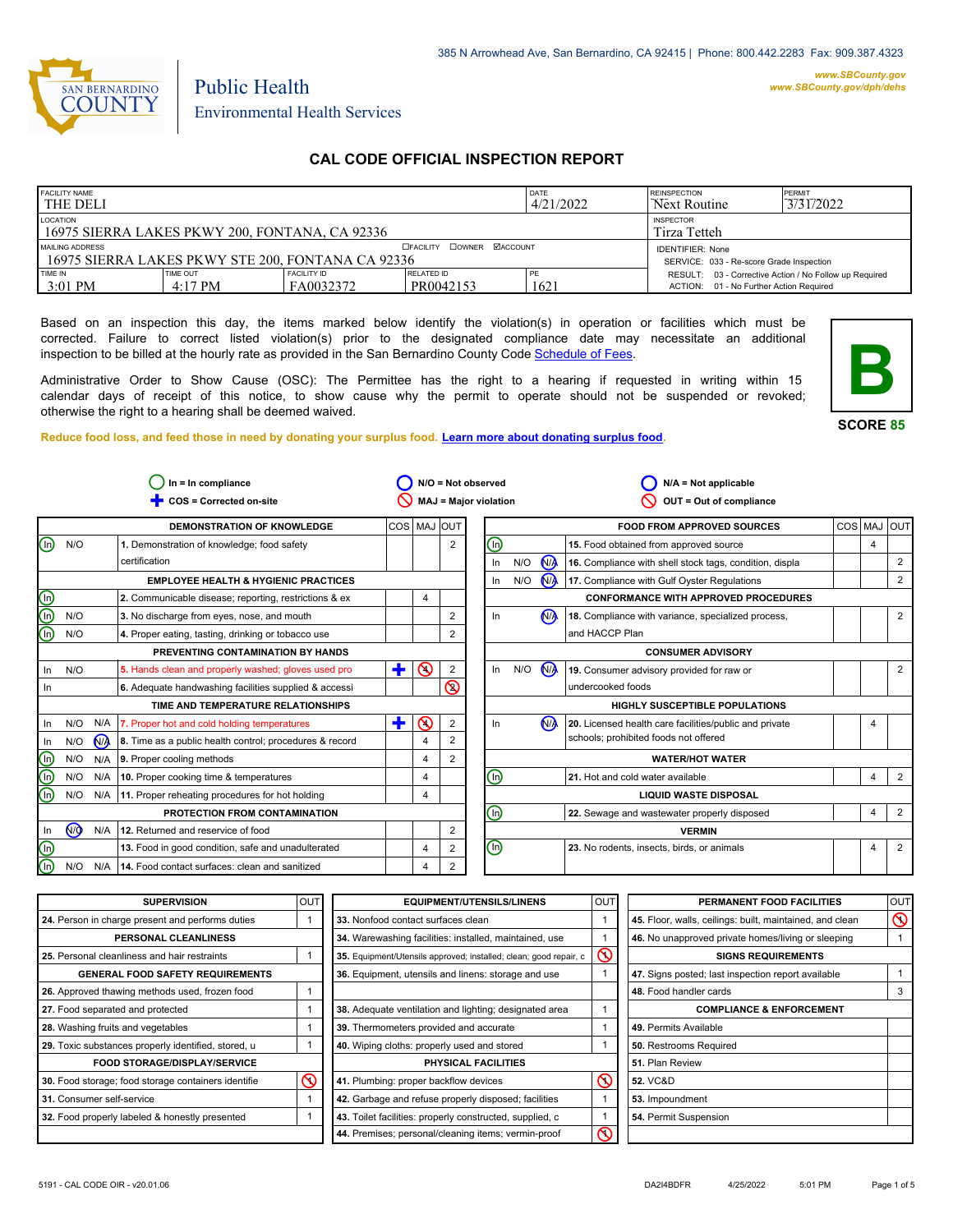

**CAL CODE OFFICIAL INSPECTION REPORT**

| FACILITY NAME<br><b>THE DELI</b> |                                                                                                                                                                                                     |                                                                                                                                                                                                                                                                                                                                                                                                                                                                                                                                                                                                                        | DATE<br>4/21/2022                |              |  |
|----------------------------------|-----------------------------------------------------------------------------------------------------------------------------------------------------------------------------------------------------|------------------------------------------------------------------------------------------------------------------------------------------------------------------------------------------------------------------------------------------------------------------------------------------------------------------------------------------------------------------------------------------------------------------------------------------------------------------------------------------------------------------------------------------------------------------------------------------------------------------------|----------------------------------|--------------|--|
| LOCATION                         | 16975 SIERRA LAKES PKWY 200, FONTANA, CA 92336                                                                                                                                                      |                                                                                                                                                                                                                                                                                                                                                                                                                                                                                                                                                                                                                        | <b>INSPECTOR</b><br>Tirza Tetteh |              |  |
|                                  |                                                                                                                                                                                                     | 5. HANDS CLEAN AND PROPERLY WASHED; GLOVES USED PROPERLY                                                                                                                                                                                                                                                                                                                                                                                                                                                                                                                                                               |                                  | <b>MAJOR</b> |  |
| <b>POINTS</b>                    | Compliance date not specified<br><b>Complied on 4/21/2022</b><br><b>Violation Reference -</b>                                                                                                       | Inspector Comments: Observed an employee wash their hands at the rear handwash sink with cold<br>water. Observed employee turn on cold water and wash their hands.                                                                                                                                                                                                                                                                                                                                                                                                                                                     |                                  |              |  |
|                                  |                                                                                                                                                                                                     | Discontinue this practice and ensure employees wash their hands with warm water.                                                                                                                                                                                                                                                                                                                                                                                                                                                                                                                                       |                                  |              |  |
|                                  |                                                                                                                                                                                                     | Corrected: Educated employee and watched employee wash their hands with warm water.                                                                                                                                                                                                                                                                                                                                                                                                                                                                                                                                    |                                  |              |  |
|                                  | smooth. (113952, 113953.3, 113953.4, 113961, 113968, 113973 (b-f))<br>More Information: https://youtu.be/NznA3hglcss                                                                                | necessary, during food preparation, to remove soil and contamination; when switching from working with raw to ready to eat foods, after touching body<br>parts; after using toilet room; or any time when contamination may occur. Gloves shall be worn if an employee has cuts, wounds, fake nails, nail polish,<br>and/or rashes. Gloves are to be used for no more than one task. Employees are not to wrap or package leftover food using bare hands or unclean<br>utensils. Hand sanitizers may be used after proper hand washing. Employees handling food must have fingernails that are trimmed, cleanable, and |                                  |              |  |
|                                  |                                                                                                                                                                                                     | 7. PROPER HOT AND COLD HOLDING TEMPERATURES                                                                                                                                                                                                                                                                                                                                                                                                                                                                                                                                                                            |                                  | <b>MAJOR</b> |  |
| <b>POINTS</b>                    | Compliance date not specified<br><b>Complied on 4/21/2022</b><br>Violation Reference - HSC -<br>113996, 113998, 114037                                                                              | Inspector Comments: Measured a container of grilled onions stored at grill with internal temperature at<br>88.7F. Operator stated onions were cooked 3 hours prior to inspection then stored at the grill without any<br>means of temperature control.                                                                                                                                                                                                                                                                                                                                                                 |                                  |              |  |
|                                  | Discontinue this practice. Ensure potentially hazardous foods (PHFs) intended for hot holding are maintained<br>at 135F and above or PHFs intended for cold holding be maintained at 41F and below. |                                                                                                                                                                                                                                                                                                                                                                                                                                                                                                                                                                                                                        |                                  |              |  |
|                                  |                                                                                                                                                                                                     | Corrected: Operator placed onions inside the freezer to be cooled down to 41F.                                                                                                                                                                                                                                                                                                                                                                                                                                                                                                                                         |                                  |              |  |
|                                  |                                                                                                                                                                                                     | Violation Description: Potentially hazardous foods shall be held at or below 41F or at or above 135F. (113996, 113998, 114037, 114343(a))                                                                                                                                                                                                                                                                                                                                                                                                                                                                              |                                  |              |  |

**More Information: <https://youtu.be/RI6w5DtEs7w>**

## **6. ADEQUATE HANDWASHING FACILITIES SUPPLIED & ACCESSIBLE**

| POINTS                  | Compliance date not specified | <b>Inspector Comments: REPEAT VIOLATION</b>                 |
|-------------------------|-------------------------------|-------------------------------------------------------------|
|                         | Not In Compliance             |                                                             |
| $\overline{\mathbf{2}}$ | Violation Reference -         | No paper towels inside the dispenser of the first restroom. |

Provide and maintain paper towels inside dispensers at all times.

**Violation Description:** Handwashing soap and towels or drying device shall be provided in dispensers; dispensers shall be maintained in good repair. (113953.2) Adequate facilities shall be provided for hand washing. (113953, 113953.1, 114067(f)). Handwashing sink is not separated from a warewashing sink by a 6 inch high metal splashguard or 24 inch separation. (113953) Handwashing sinks shall not be obstructed, inaccessible, used improperly or kept unclean. (113953.1)

#### **30. FOOD STORAGE; FOOD STORAGE CONTAINERS IDENTIFIED**

| <b>POINTS</b> | <b>Compliance date not specified</b><br><b>Not In Compliance</b> | Inspector Comments: Observed five (5) containers of oil stored on the floor in the dry storage area. |
|---------------|------------------------------------------------------------------|------------------------------------------------------------------------------------------------------|
|               | Violation Reference - HSC -                                      | Discontinue this practice and store all food at least six (6) inches above the floor.                |
|               | 114047, 114049, 114051                                           |                                                                                                      |

**Violation Description:** Food shall be stored in approved containers and labeled as to contents. Food shall be stored at least 6" above the floor on approved shelving in an approved location to prevent possible contamination. (114047, 114049, 114051, 114053, 114055, 114067(h), 14069 (b))

**More Information: [https://youtu.be/km4FCy\\_IQ44](https://youtu.be/km4FCy_IQ44)**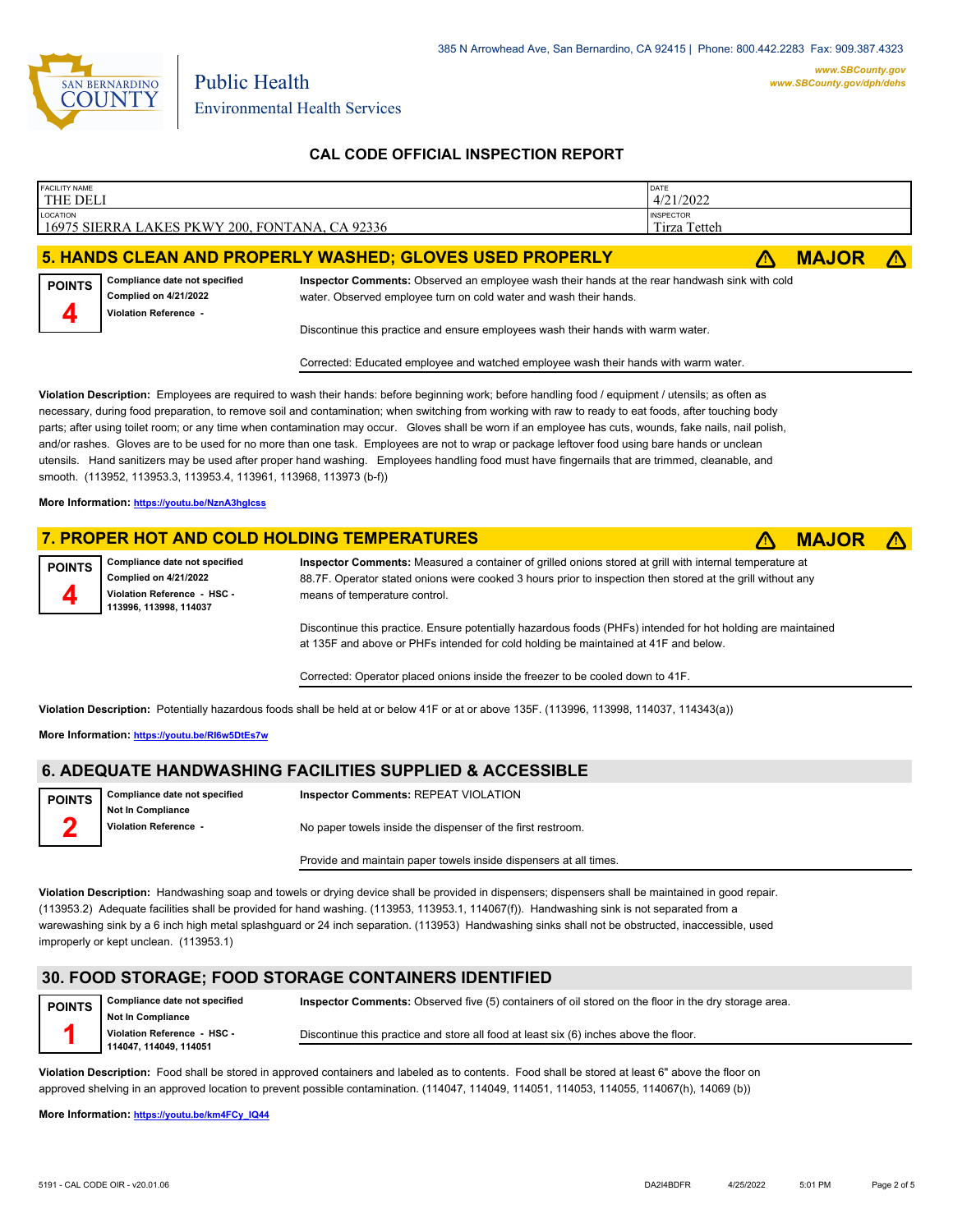

### **CAL CODE OFFICIAL INSPECTION REPORT**

| <b>FACILITY NAME</b>                                                 | DATE             |
|----------------------------------------------------------------------|------------------|
| THE DELI                                                             | 4/21/2022        |
| <b>LOCATION</b>                                                      | <b>INSPECTOR</b> |
| 16975 SIERRA LAKES PKWY 200, FONTANA, CA 92336                       | Tirza Tetteh     |
| AF FAUIBUFUFUFFUAU A. JBBBAVER IUATJU FR. ALFJJU AAAB BEBJJB AJBJAFV |                  |

#### **35. EQUIPMENT/UTENSILS - APPROVED; INSTALLED; CLEAN; GOOD REPAIR, CAPACITY**

| <b>POINTS</b> | Compliance date not specified                           | <b>Inspector Comments:</b> Observed water leaking from the bottom rear of the ice machine. |
|---------------|---------------------------------------------------------|--------------------------------------------------------------------------------------------|
|               | <b>Not In Compliance</b><br>Violation Reference - HSC - | Repair/replace and maintain all equipment in good repair.                                  |
|               | 114130, 114130.1, 114130                                |                                                                                            |

**Violation Description:** All utensils and equipment shall be fully operative and in good repair. (114175). All utensils and equipment shall be approved, installed properly, and meet applicable standards. (114130, 114130.1, 114130.2, 114130.3, 114130.4, 114130.5, 114132, 114133, 114137, 114139, 114153, 114155, 114163, 114165, 114167, 114169, 114177, 114180, 114182)

### **41. PLUMBING; PROPER BACKFLOW DEVICES**

| <b>POINTS</b> | Compliance date not specified<br><b>Not In Compliance</b> | <b>Inspector Comments: REPEAT VIOLATION</b>                                                                                           |
|---------------|-----------------------------------------------------------|---------------------------------------------------------------------------------------------------------------------------------------|
|               | Violation Reference - HSC -<br>114171.114189.1            | Observed air gap missing between draining pipe of 3-compartment sink and floor sink.                                                  |
|               |                                                           | Provide at least a one inch air gap or twice the diameter of the pipe, whichever is greater, between floor<br>sinks and water supply. |

**Violation Description:** The potable water supply shall be protected with a backflow or back siphonage protection device, as required by applicable plumbing codes. (114192) All plumbing and plumbing fixtures shall be installed in compliance with local plumbing ordinances, shall be maintained so as to prevent any contamination, and shall be kept clean, fully operative, and in good repair. Any hose used for conveying potable water shall be of approved materials, labeled, properly stored, and used for no other purpose. (114171, 114189.1, 114190, 114193, 114193.1, 114199, 114201, 114269)

### **44. PREMISES; PERSONAL/CLEANING ITEMS; VERMIN-PROOFING**

| <b>POINTS</b> | <b>Compliance date not specified</b>              | Inspector Comments: REPEAT VIOLATION                                                                 |
|---------------|---------------------------------------------------|------------------------------------------------------------------------------------------------------|
|               | Not In Compliance                                 |                                                                                                      |
|               | Violation Reference - HSC -<br>114067 (j), 114123 | Observed a 1/2 - 1 inch gap at bottom of rear exit door. Observed weather stripping in disrepair and |
|               |                                                   | detaching from door.                                                                                 |

Repair/replace weather stripping to eliminate gap under door and prevent vermin entry to facility.

**Violation Description:** The premises of each food facility shall be kept clean and free of litter and rubbish; all clean and soiled linen shall be properly stored; non-food items shall be stored and displayed separate from food and food-contact surfaces; the facility shall be kept vermin proof. (114067 (j), 114123, 114143 (a) & (b), 114256, 114256.1, 114256.2, 114256.4, 114257, 114257.1, 114259, 114259.2, 114259.3, 114279, 114281, 114282) Food preparation sinks, handwashing sinks and warewashing equipment shall not be used for the cleaning of maintenance tools, the holding of maintenance materials, or the disposal of liquid wastes. (114123) Open-air barbecue and/or outdoor wood burning oven must operate on the same premises, in conjunction with a permanent food facility and not in an area that may pose as a fire hazard. (114143(a) (b)) Janitorial sink or approved curbed cleaning facility (exemption for restricted food service facilities Section 114279 (b)) shall be provided. (114279(a)) First aid supplies must have a legible manufacturer's label and stored in a kit or container that is located to prevent contamination. (114256.4) Insect electrocution devices are not allowed in food or utensil handling areas. (114259.3)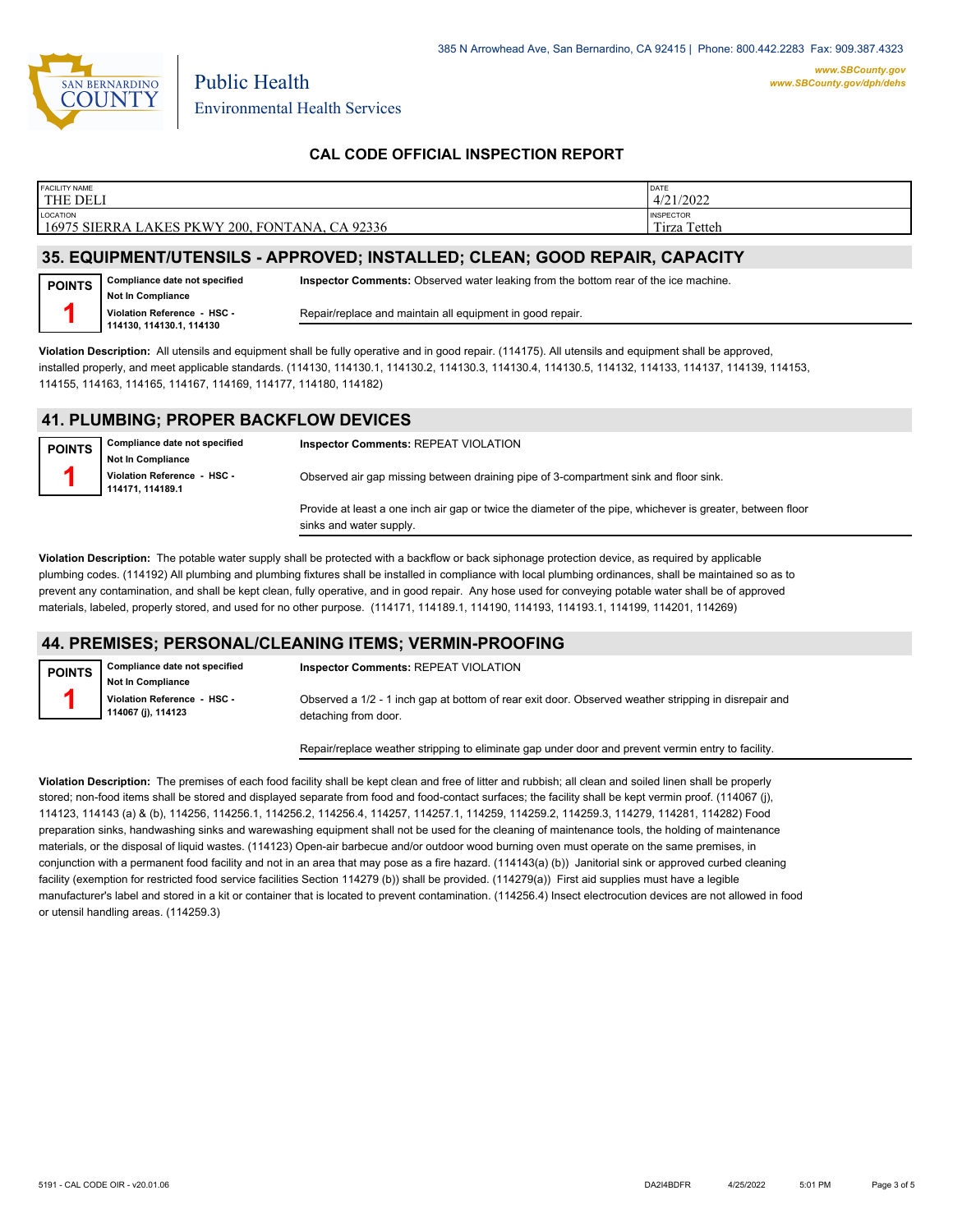

## **CAL CODE OFFICIAL INSPECTION REPORT**

| <b>FACILITY NAME</b>                                           | DATE             |
|----------------------------------------------------------------|------------------|
| <b>THE DELI</b>                                                | 4/21/2022        |
|                                                                |                  |
| <b>LOCATION</b>                                                | <b>INSPECTOR</b> |
| 16975 SIERRA LAKES PKWY 200, FONTANA, CA 92336                 | Tirza Tetteh     |
|                                                                |                  |
| <b>JE ELOODO MILLIO AND OFILINOO DUUT MAINTAINED AND OLEAN</b> |                  |

#### **45. FLOORS, WALLS AND CEILINGS: BUILT, MAINTAINED, AND CLEAN**

**Compliance date not specified Not In Compliance Violation Reference - HSC - 114143 (d), 114266 POINTS 1 Inspector Comments:** REPEAT VIOLATION Observed floor under the ice machine and surrounding to have an excess accumulation of dirt, dust and old, dried food debris.

Clean floors and maintain in a clean and sanitary manner.

**Violation Description:** The walls / ceilings shall have durable, smooth, nonabsorbent, and washable surfaces. All floor surfaces, other than the customer service areas, shall be approved, smooth, durable and made of nonabsorbent material that is easily cleanable. Approved base coving shall be provided in all areas, except customer service areas and where food is stored in original unopened containers. Food facilities shall be fully enclosed. All food facilities shall be kept clean and in good repair. (114143 (d), 114257, 114266, 114268, 114268, 114271, 114272) Cleaning must be an approved dustless method. (114268.1) Mats and duckboards, if used, must be removable and easily cleanable. (114272) Open-air barbecues or wood-burning ovens floor surfaces must extend a minimum of five feet and be impervious or easily cleanable. (114143(d))

#### **IMPORTANT: Risk Based Inspection Frequency**

Food facilities that pose a higher risk level for causing foodborne illness will be subject to an additional inspection, to be billed at the hourly rate as provided in the San Bernardi[no County Code Schedule of Fees](https://codelibrary.amlegal.com/codes/sanbernardino/latest/sanberncty_ca/0-0-0-122474#JD_16.0213B). Facilities that received one or more of the following will be elevated to a high risk tier:

- A score letter of "C" or lower on one of the last two graded inspections.
- A score letter of "B" on two of the last three graded inspections,
- Repeated "four (4) point violation Risk Factor" (critical violation codes 1-23) on the last two inspections, or
- Four (4) or more critical violations (codes 1-23) noted during an inspection, or

#### **Food Establishment Donor Survey**

Will you please take a few moments of your time to co[mplete our Food Establishment Donor Survey?](https://survey123.arcgis.com/share/626bb0fb21674c82832b0c0d557c5e80?field:faid=FA0032372&field:facility_name=THE%20DELI¢er=34.14,-117.43&field:phone=9096951515) The purpose of this survey is to learn about current food recovery and food waste reduction efforts and struggles throughout San Bernardino County.

The feedback from the survey will help us identify barriers and opportunities, and connect you with nearby charitable feeding organizations so you can donate your surplus fo[od. Once you complete the su](https://arcg.is/WvjGb)rvey, you can view your entry and connect with other donor food establishments and charitable

#### **Overall Inspection Comments**

'Facility under review' placard removed.

#### Grade 'B' posted.

Do not remove, relocate or obscure letter grade card. Failure to comply will result in an additional billable reinspection with a 30-minute minimum charge of \$122.50.

Request for a re-score inspection form provided.

Note: For a B grade (Score of 80 to 89): A re-score inspection may be requested by a food facility that receives a "B" grade after the completion of an official routine, re-score, or elevated risk inspection. THIS REQUEST IS OPTIONAL ON THE PART OF THE FACILITY WHICH MAY WISH TO ATTEMPT TO IMPROVE THEIR SCORE OR LETTER GRADE. A Health Official will complete the re-score inspection within ten (10) County business days of the food facility submitting a request for a re-score inspection.

#### **FREE Classes to L.E.A.R.N!**

Liaison Education And Risk Network (L.E.A.R.N.) is a FREE class based on the fundamentals of Active Managerial [Control and the Centers](http://wp.sbcounty.gov/dph/events/) for Disease Control and Prevention's five risk factors that lead to foodborne illnesses. Find out when the next L.E.A.R.N. class is by checking our calendar.